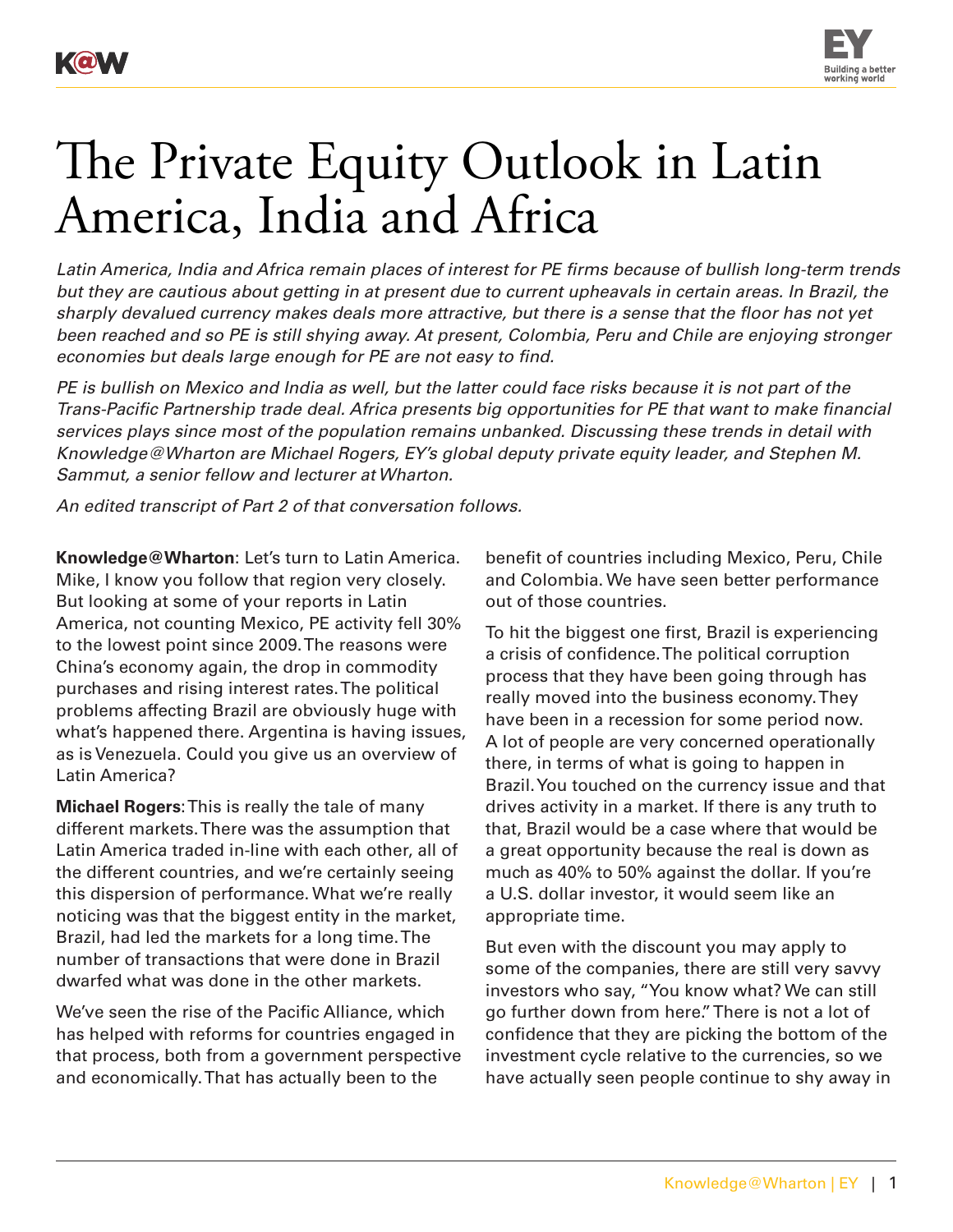



many cases, although PE oftentimes is contrarian. When they go in, they tend to find the right spots and to find opportunity. You would think that is the situation right now in Brazil, but valuations have not come down as far as people would like, so that's going to hold up deal flow for a while. But we think there is a great market for PE there longer term because of the size of transactions.

As you move around to some of the other countries, maybe their economic situation is a little stronger. In Colombia, Peru and Chile, for example. However, there are not very many largescale companies that are available for purchase. A lot of family-run, smaller entities probably need to go through a cycle of a first-stage buyer, if you will, before they get professionalized and large scale enough to be attractive to larger PEs. The one economy that has done a nice job in a tough environment is Mexico. When we travel the world, people often ask us about two or three locations that are liked from a PE perspective. One is India, which seems to be at the top of the heap in some ways right now. Another is Mexico, and maybe a third is Colombia. There is still a lot of interest in that Pacific Alliance area, and I think that Mexico has done a better job of diversifying their economy away from energy and looks attractive long term.

**Knowledge@Wharton**: Let's turn to India now. Steve, I know you spent time there and are closer to that market than some others. Give us your overview of how things are shaping up.

**Stephen M. Sammut**: India is always a fascinating story because it is so many countries and cultures rolled into this one thing that we call India. There remains within India significant state and regional differences, but the overall trend is positive. It runs the gamut of venture capital and private equity because there is a substantial amount of technology activity and information technology, biotechnology.

The Modi government put through a number of very important reforms in each sector that I think are going to increase confidence pretty substantially, especially health care and biotech, which is the sector I stay very close to. The flow of capital will remain robust but sober in the sense that I don't see huge spikes in the amount of capital going in. But I think it will be steady. At least for the time being, valuations have become a little bit more rational and reasonable than they have been. The Indian entrepreneurs and sponsors may reverse that on the turn of a rupee, but that is positive. Across all sectors, everything from consumer to education to health care, we're going to see a lot of very fertile ground for investment activity.

The one area that remains almost open, but perhaps the most complex, is infrastructure. If there was an opportunity anywhere for significant infrastructure investment, it would certainly be India. But again because of governmental complexities, and the fairly decentralized way in which the states operate vis-a-vis the national government, that particular sector will remain challenged. But overall, I suspect India is going to be very robust.

**Knowledge@Wharton**: It sounds like government regulation is a risk or at least a barrier. What other things are going well for India right now? Lower oil prices have helped since it's a big net importer, but what risks remain going forward?

**Sammut**: Well, there's one in particular: The Trans-Pacific Partnership. If it is implemented, that could have a negative effect on India because it is not part of the TPP. That might divert more economic activity to other countries in the region, possibly at the expense of India, and India may have to realign.

**Knowledge@Wharton**: Mike, what is your overview of India?

**Rogers**: We do see thriving consumption over there and low inflation. This is one emerging market that actually gets the benefit of lower oil prices. We have seen a little bit of press around their 'Make in India' program, as well as 'Startup India' and 'Stand Up India,' which are governmental programs that are trying to drive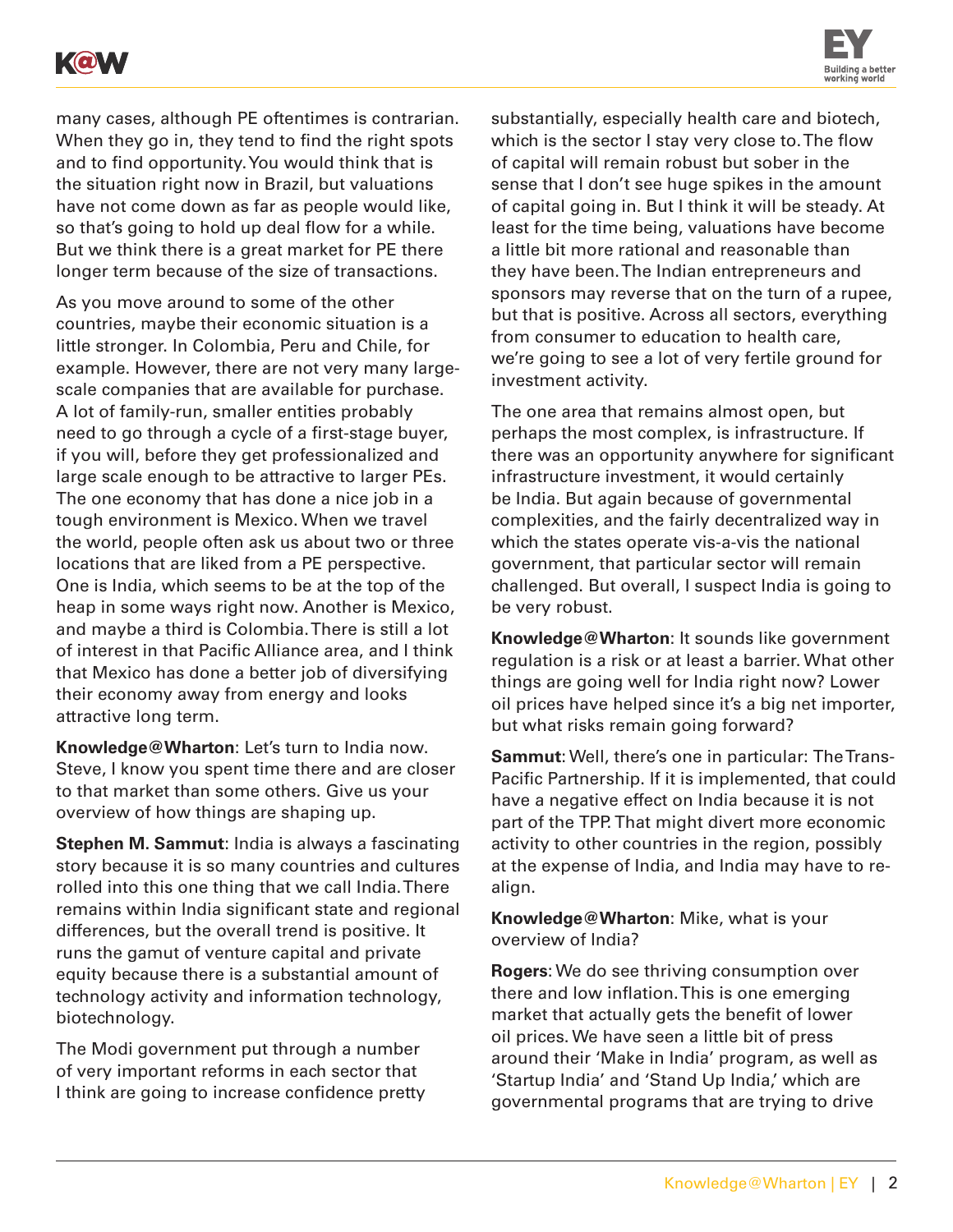



business activity. We see them as positive for the most part, and I think that is helping lead a lot of these companies forward and improve their economy.

We've seen a current trend in PE investments in the consumption-led and technology-driven sectors like e-commerce and financial services. Steve touched on health care, which seems to be resounding around the world. And the PE firms we are talking to are looking for majority deals. Improvements have been made by the government, but still within that, lie some risks. … I think some of the tax risks that have been discussed, those issues seem to get tweaked and improved, and at the same time they can become a bottleneck for transactions. The Indian government has shown that it has a willingness to change policies very quickly, and sometimes that can throw PE off when they are making assumptions and trying to figure out how to invest.

I also think that the competition for PE deals is going to continue to get heightened. Again, like some of the other markets that we have talked about, there are not that many large companies because many of the entities in India have grown up as family businesses, and that's not typically the model that is supportive of PE. But it's evolving, and we see bigger companies being put together and growing, and that should bode well. But as I mentioned, we do get a lot of questions around the world, and India does pop up on the top of the charts for a lot of our PE clients around the world.

**Sammut**: Can I share that this is a resounding example of what's going on in India, and it's something I've been directly involved in? Two years ago, we released a report that I co-authored on what the obstacles were in India for the growth of its pharmaceutical and biotechnology industry. Every single recommendation that my co-author and I made about what India needs to do has been implemented. We are seeing a government that is trying to be very responsive

and remove what obstacles it can. I find that very encouraging.

**Knowledge@Wharton**: Let's move on to Africa. During 2015, private equity in Africa was very positive and exits hit a nine-year high, despite the fact that firms were holding onto their investments longer on average. EY research also shows that private equity in Africa continues to outperform private markets, and financial services once again was the most common sector for exits. Please explain why the financial services sector is so hot.

**Rogers**: Let me lay out the facts. Obviously, financial services remains a very important sector for PE firms in Africa. In fact, they represented 20% of the companies exited by PE firms between  $2007$  and  $2013 -$  and  $24\%$  over the last two years.

The investments have definitely increased. Based on our conversations with funds in the region, we believe it will continue to remain a significant sector for PE.

Africa, as a whole, is massively underbanked, but it's changing slowly. In 2011, about 24% of the population in Africa had a bank account. By 2014, that was up to 34%. So growth rates are extremely high and they represent a very attractive opportunity for PE firms. But I think there is also this concept of leapfrogging, where a lot of activity will move from the people being unbanked, to smartphones and applications and folks using banking in a different fashion than the traditional sense of brick-and-mortar banks being established in those countries. It's a different model, but I think it's important how that trend is playing out there as well.

**Sammut**: I think there is a very critical observation to make about how the private equity sector differs in Africa from the rest of the world. That is, most of the private equity players in Africa include, among their limited partners, development finance institutions (DFIs), like the IFC (International Finance Corporation), and substantial funds from the Northern Europe